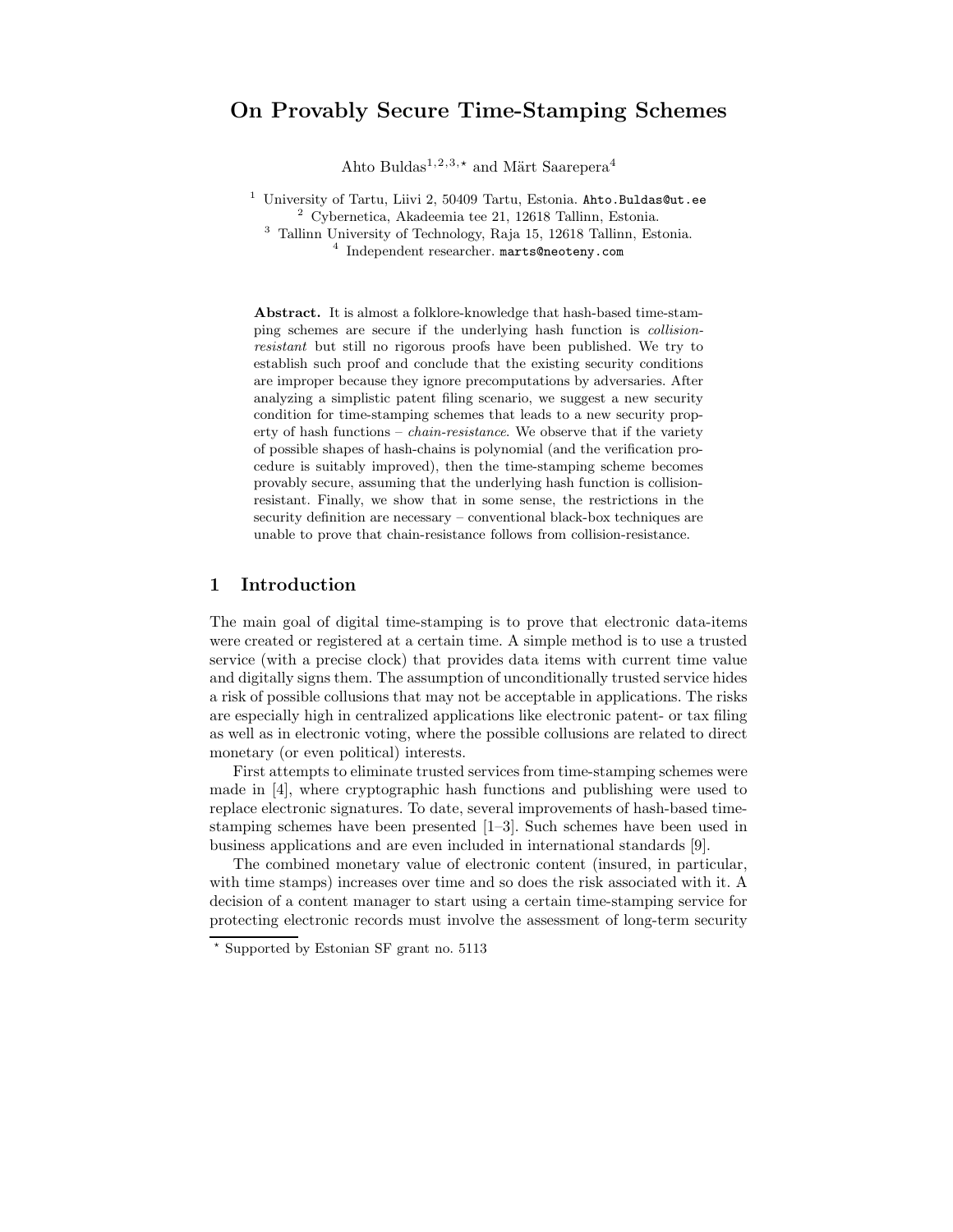risks. Desirably, such assessments should be based on analytical arguments. As an example of such argument, modern cryptography can prove that there are no structural flaws (or principal design errors) in security solutions, assuming that their basic building blocks (such as hash functions) are secure. The use of provably secure time-stamping schemes can avoid many practical risks.

Regardless of the growing importance of hash-based time-stamping schemes, their security is only superficially studied in scientific literature. In [5], a formal security condition for hash-based time-stamping schemes was presented and an informal sketch of a security proof was outlined. Though no rigorous proofs were presented it has become almost a public myth that the security of hash-based time-stamping schemes can be reduced to the collision-resistance of underlying hash functions. Thus far, no more related studies have been published.

In this paper, we revisit the security analysis of hash-based time-stamping schemes [5]. We observe that the formal security condition stated in [5] is unreachably strong because it overlooks pre-computations of the adversary.

Inspired by a simplistic patent filing scenario, we present a new security condition for time-stamping schemes that leads to a new security condition for hash functions – *chain-resistance* – necessary for the scheme [5] to be secure. We show that *additional checks* in the verifying procedure render the conventional time-stamping schemes provably secure in the new sense, based on *collision*resistance of the hash function. The additions concern an examination of whether the shape of the hash-chain included into a time stamp belongs to a certain (polynomial) set of templates. This may seem a minor detail but as no currently used time-stamping schemes implement it, none of them are provably secure.

We further examine the necessity of said additional checks in the verification procedure and prove that without these checks it is probably very hard (if not impossible) to prove the security of the schemes of type [5] based on collisionresistance alone. We present an oracle relative to which there exist collisionresistant hash functions which are not chain-resistant. Almost all security proofs  $relativize$  – are valid relative to any oracle. Therefore, any security proof of the unmodified schemes should use either non-standard (non-relativizing) proof techniques or stronger/incomparable security assumptions on the underlying hash function. For example, it is easy to prove that entirely random hash functions (random oracles) are chain-resistant. In practice, it is often assumed that SHA-1 and other hash functions behave like random oracles which means that in such setting, their use in practical time-stamping schemes is justified. At the same time, it is still possible that a time-stamping scheme that uses SHA-1 is totally insecure while no collisions are found for SHA-1.

### 2 Notation and Definitions

By  $x \leftarrow \mathcal{D}$  we mean that x is chosen randomly according to a distribution  $\mathcal{D}$ . If A is a probabilistic function or a Turing machine, then  $x \leftarrow A(y)$  means that x is chosen according to the output distribution of A on an input y. By  $\mathcal{U}_n$  we denote the uniform distribution on  $\{0,1\}^n$ . If  $\mathcal{D}_1, \ldots, \mathcal{D}_m$  are distributions and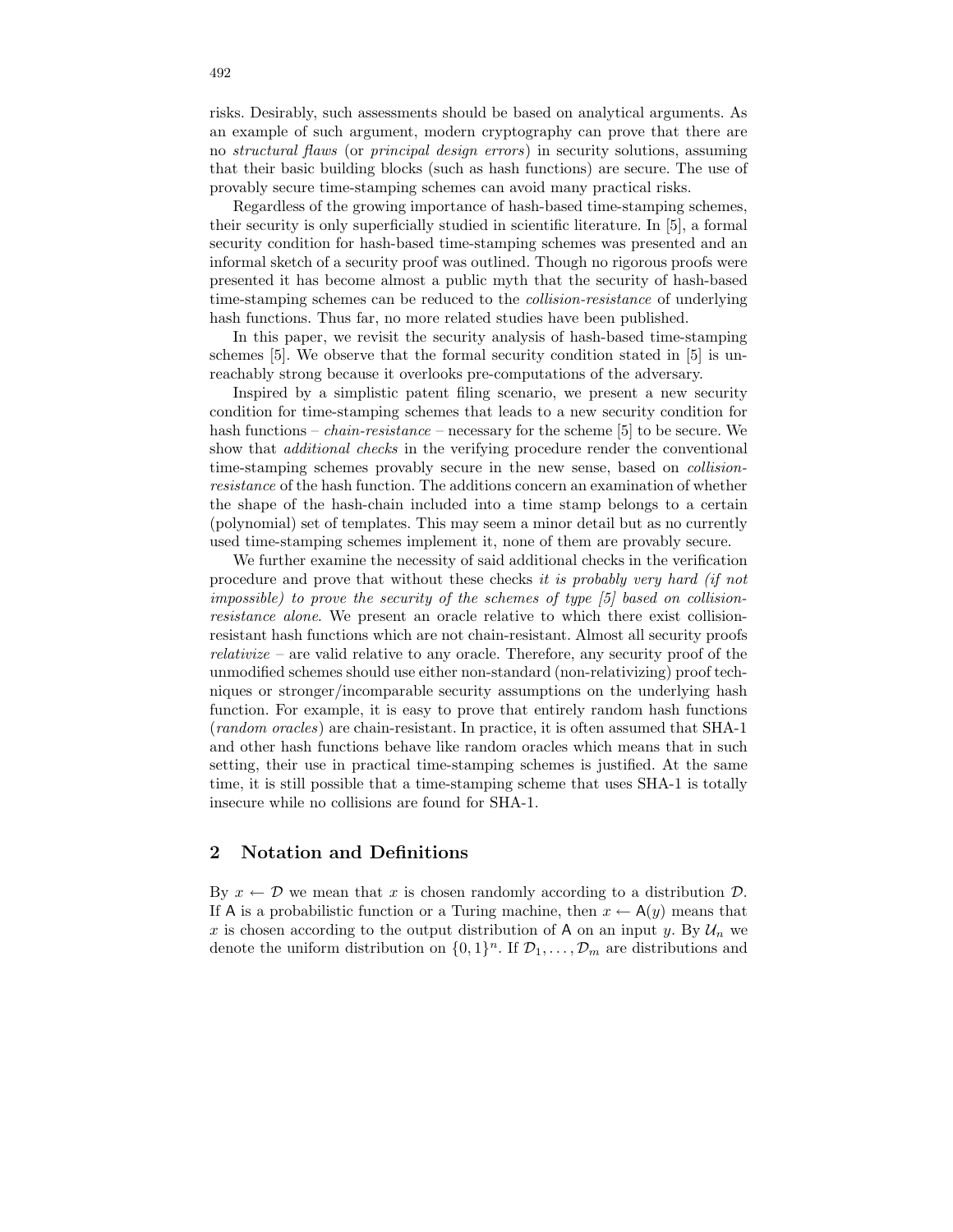$F(x_1, \ldots, x_m)$  is a predicate, then  $Pr[x_1 \leftarrow \mathcal{D}_1, \ldots, x_m \leftarrow \mathcal{D}_m: F(x_1, \ldots, x_m)]$ denotes the probability that  $F(x_1, \ldots, x_m)$  is true after the ordered assignment of  $x_1, \ldots, x_m$ . We write  $f(k) = O(g(k))$  if there are  $c, k_0 \in \mathbb{R}$ , so that  $f(k) \leq cg(k)$  $(\forall k > k_0)$ . We write  $f(k) = \omega(g(k))$  if  $g(k) = O(f(k))$  but  $f(k) \neq O(g(k))$ . A function  $f: \mathbb{N} \to \mathbb{R}$  is negligible if  $f(k) = k^{-\omega(1)}$ . A Turing machine M is polynomial-time (poly-time) if it runs in time  $k^{O(1)}$ , where k denotes the input size. Let  $\mathsf{F}^*$  be the class of all functions  $f: \{0,1\}^* \to \{0,1\}^*$ . Let  $\mathsf{FP}$  be the class of all functions  $f \in \mathsf{F}^*$  computable by poly-time Turing machines M. A distribution  $\mathcal{D}$  on  $\{0,1\}^*$  is polynomially sampleable if it is an output distribution of a polytime Turing machine.

By an oracle Turing machine we mean an incompletely specified Turing machine S that comprises calls to oracles. The description can be completed by defining the oracle as a function  $\mathcal{O} \in \mathsf{F}^*$ . In this case, the machine is denoted by  $S^{\mathcal{O}}$ . An oracle  $\mathcal O$  is not necessarily computable but may still have assigned a conditional (worst-case) running time  $t(k)$ , which may or may not reflect the actual amount of computations performed by  $\mathcal O$  internally. Running time of  $S^{\mathcal O}$ comprises the conditional worst-case running time  $t(k)$  of oracle calls – each call takes  $t(k)$  steps. An oracle  $\mathcal O$  is poly-time if  $t(k) = k^{O(1)}$ . We say that S is a poly-time oracle machine, if the running time of  $S^{\mathcal{O}}$  is polynomial, whenever  $\mathcal O$ is poly-time. Let  $\mathsf{FP}^{\bullet}$  denote the class of all poly-time oracle machines. Let  $\mathsf{FP}^{\mathcal{O}}$ be the class of all functions computable by poly-time oracle machines  $S^{\mathcal{O}}$ .

A *primitive*  $\mathfrak P$  is a class of (not necessarily computable by ordinary Turing machines) functions intended to perform a security related task (e.g. data confidentiality, integrity etc.). Each primitive  $\mathfrak P$  is characterized by the success  $\delta(k)$ of an adversary A. For example, a collision-resistant hash function is a function family  $\{h_k\}_{k\in\mathbb{N}}$ , where  $h_k: \{0,1\}^{2k} \to \{0,1\}^k$  and

$$
\delta(k) = \Pr[(x, x') \leftarrow A(1^k): x \neq x', h_k(x) = h_k(x')] .
$$

In more rigorous definitions [12],  $h_k$  is randomly chosen from a set  $\mathfrak{F} \subseteq \mathsf{F}^*$ . Otherwise A may output a fixed collision. We write  $h(x)$  instead of  $h_k(x)$ . Sometimes, we need hash functions  $\mathcal{H} = {\mathcal{H}_k}_{k \in \mathbb{N}}$  of type  $\mathcal{H}_k: \{0,1\}^* \to \{0,1\}^k$ . An adversary  $A \in F^*$  breaks  $f \in \mathfrak{P}$  (and write A breaks f) if A has non-negligible success. An instance  $f \in \mathfrak{P}$  is secure if no  $A \in \mathsf{FP}$  breaks f. An instance  $f \in \mathfrak{P}$ is secure relative to an oracle  $\mathcal O$  if no  $A \in \mathsf{FP}^{\mathcal O}$  breaks f.

### 3 Time-Stamping Schemes and Their Security

### 3.1 The Scheme of Haber and Stornetta

A time-stamping scheme [5] involves three parties: a Client C, a Server S, and a Repository  $\mathfrak{R}$ ; and two procedures for time-stamping a data item and for *verifying* a time stamp (Fig. 1). It is assumed that  $\Re$  is write-only and receives items from S in an authenticated manner.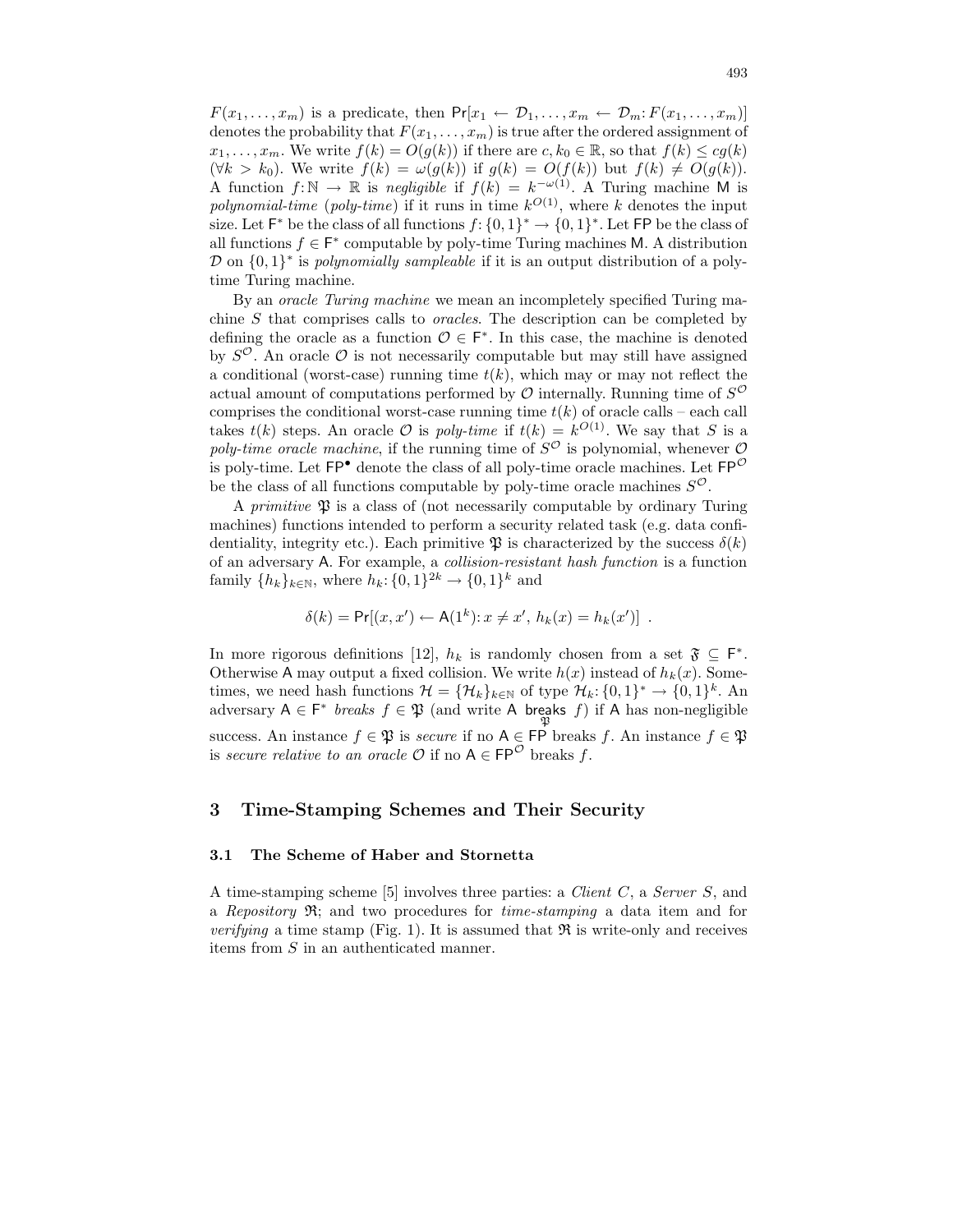Time-stamping procedure is divided into rounds of equal duration. During each round, S receives requests from Clients. For simplicity, all requests  $x_1, \ldots, x_m$ are assumed to be bit-strings  $x_i \in \{0,1\}^k$ . If the t-th round is over, S computes a compound hash  $r_t \in \{0,1\}^k$  by using a function  $h: \{0,1\}^{2k} \to \{0,1\}^k$  and a treeshaped hashing scheme  $r_t = G_h(x_1, \ldots, x_m)$ . For example, if the requests of the t-th round are  $x_1, x_2, x_3, x_4$ , then S may compute  $r_t = h(x_1, h(h(x_2, x_3), x_4))$ . Next, S sends  $r_t$  to  $\Re$  (in a secure way), where it is stored as a pair  $(t, r_t)$ .



Fig. 1. The scheme of Haber and Stornetta (a simplified model).

After that, S issues for each request x a time-certificate  $c = (x, t, n, z)$ , where t is current time value, n is an identifier  $n = n_1 n_2 ... n_\ell \in \{0, 1\}^\ell$ , and z is a sequence  $z = (z_1, z_2, \ldots, z_\ell) \in (\{0, 1\}^k)^\ell$ . In the scheme of Fig. 1, the timecertificate for  $x_1$  is  $(x_1, t, 0000, (z_1, z_2, z_3, z_4))$ , where  $z_1 = x_2, z_2 = h(x_3, x_4)$ ,  $z_3 = h(h(x_5, x_6), x_7)$ , and  $z_4 = h(x_8, x_9)$ .

Verification procedure is performed by C as follows. To verify  $(x,t,n,z)$ , C computes a hash value  $r'_t$  by using h and a  $F_h(x; n; z)$ , which computes a sequence  $y = (y_0, y_1, \dots, y_\ell) \in (\{0, 1\}^k)^\ell$  inductively, so that  $y_0 := x$ , and

$$
y_i := \begin{cases} h(z_i, y_{i-1}) & \text{if } n_i = 1 \\ h(y_{i-1}, z_i) & \text{if } n_i = 0 \end{cases}
$$
 (1)

for  $i > 0$ , and outputs  $r'_t = F_h(x; n; z) := y_\ell$ . Second, C sends a query t to  $\Re$ and obtains  $r_t$  as a reply. Finally, C checks whether  $r'_t = r_t$ . Note that n and z can be equal to empty string  $\vert\vert$ , in which case  $F_h(x; n; z) = x$ .

Security condition [5] states that the time-stamping scheme above is secure against  $A_{\text{HS}} \in \text{FP}$  that sends requests  $x_1, \ldots, x_q$  to S and queries to R. As a result,  $A_{\text{HS}}$  outputs a time-certificate  $(x, t, n, z)$ , where  $x \in \{0, 1\}^k$ ,  $n \in \{0, 1\}^{\ell}$ , and  $z \in (\{0,1\}^k)^{\ell}$ . The attack is considered successful, if  $x \notin \{x_1,\ldots,x_q\}$  and  $F_h(x; n; z) = r_t$ , where  $r_t$  is assumed to be the correct response of  $\Re$  to query t.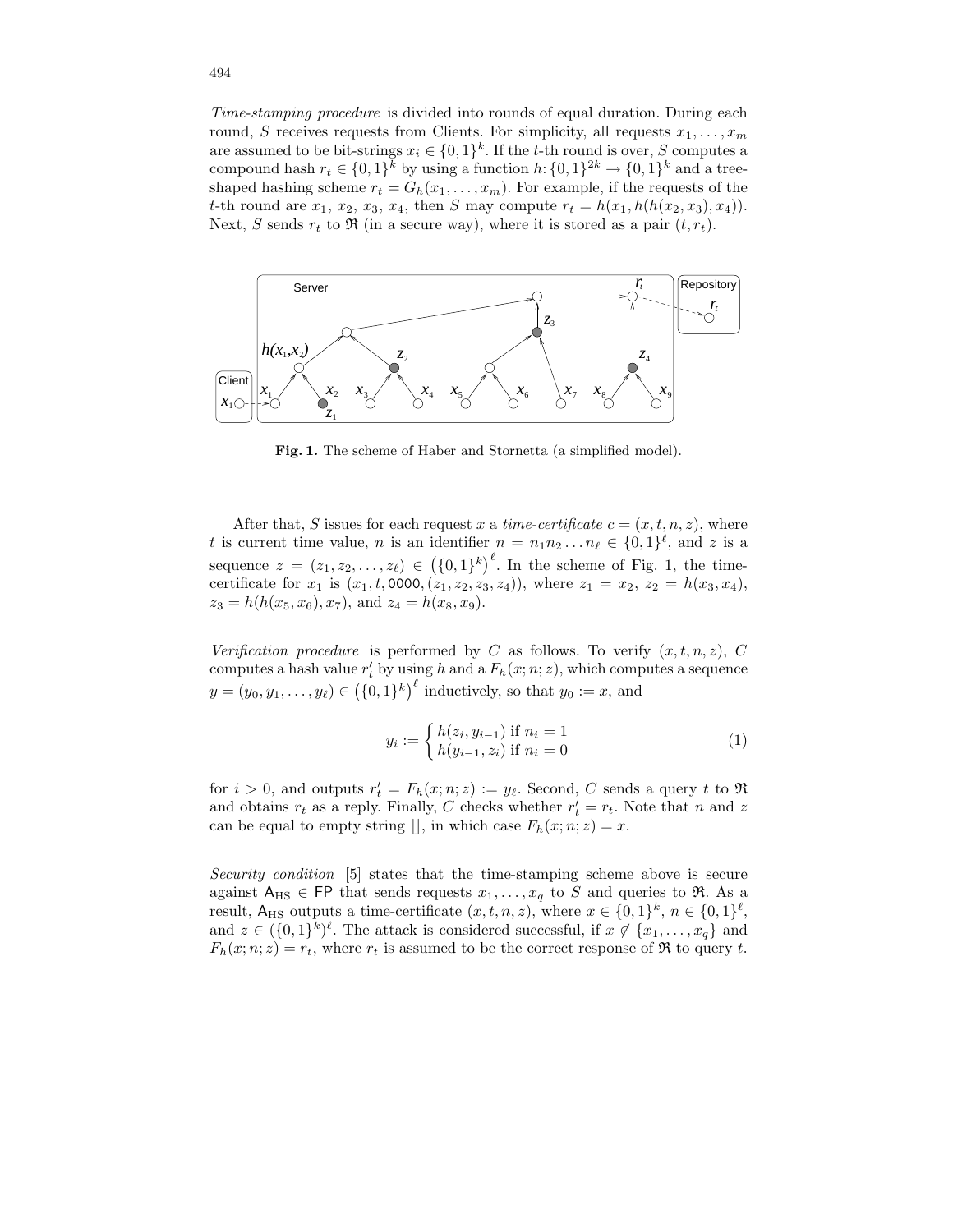#### 3.2 Analysis of the Security Condition

The scheme described above is insecure against the following behavior of  $A_{\text{HS}}$ :

- $A_{\text{HS}}$  chooses x and  $z_0$  uniformly at random.
- A<sub>HS</sub> sends  $x_0 = h(x, z_0)$  to S and obtains a time-certificate  $(x_0, t, n, z)$ .
- A<sub>HS</sub> computes a faked time-certificate  $(x, t, 0||n, z_0||z)$ ,

where  $\parallel$  denotes concatenation. By definition,  $F_h(x; 0||n; z_0||z) = F_h(x_0; n; z) =$  $r_t$ . Hence, the attack is successful whenever  $x \neq x_0$  because  $x_0$  was the only request made by A<sub>HS</sub>. If h has reasonable security properties then  $Pr[x \neq x_0]$  is non-negligible. <sup>5</sup> This "attack" shows that the formal security definition does not follow the intuition behind time-stamping, because it overlooks the possibility of precomputations. As a success criterion, the condition  $x \notin \{x_1, \ldots, x_q\}$  is improper because the notion of *already time-stamped items* is not sufficiently precise.

# 4 New Security Condition and Improved Schemes

### 4.1 New Security Condition

The new security condition is inspired by the following simplistic attack-scenario, where Bob, a criminal who steals inventions, co-operates with a server  $S$ :

- Bob precomputes (not necessarily with  $G_h$ ) some hash values  $r_1, \ldots, r_s$  that may help him to back-date documents in the future. His collaborator  $S$  sends the hash values to  $\mathfrak{R}$ , where they are stored as pairs  $(t_1, r_1), \ldots, (t_s, r_s)$ .
- − Alice, an inventor, creates a description  $X_A \in \{0,1\}^*$  of her invention and requests a time certificate for  $x_A = \mathcal{H}(X_A)$ , where  $\mathcal{H}: \{0,1\}^* \to \{0,1\}^k$  is a (collision-resistant) hash function.
- Some time later, the invention is disclosed to the public and Bob tries to steal the rights to Alice's invention. He creates a slightly modified version  $X_B$  of  $X_A$  (at least the author's name should be replaced), and tries to back-date it relative to  $X_A$ . Bob is successful, if he finds n and z, so that  $F_h(x_B; n; z) \in \{r_1, \ldots, r_s\}$ . Bob can use  $(x_B, t, n, z)$  to claim his rights to the invention.

In order to formalize such attack scenario, a two-staged adversary  $A = (A_1, A_2)$ is needed. The first stage  $A_1$  precomputes a set  $\mathfrak{R} = \{r_1, \ldots, r_s\}$  after which the second stage  $A_2$  obtains a new document  $X \in \{0,1\}^*$  ("a document, unknown to mankind before") and tries to back-date it by finding  $n$  and  $z$ , so that

<sup>&</sup>lt;sup>5</sup> If h is collision-resistant,  $Pr[x = x_0] = Pr[x, z_0 \leftarrow \mathcal{U}_k: h(x, z_0) = z] = \delta$ , and  $p_x =$  $Pr[x' \leftarrow \mathcal{U}_k : h(x, x') = x]$ , then the collision-finding adversary  $(xx', xx'') \leftarrow A(1^k)$ (where  $x, x', x'' \leftarrow \mathcal{U}_k$  are independent random bit-strings) has non-negligible success. Indeed, the probability  $\delta'$  that A outputs a collision for h (possibly, with  $x' =$  $x''$ ) is  $\delta' \geq \sum_x \Pr[x] \cdot p_x^2 \geq (\sum_x \Pr[x] \cdot p_x)^2 = \delta^2$ , where  $\Pr[x] = \Pr[X \leftarrow \mathcal{U}_k \cdot X = x].$ Hence, the overall success of A is at least  $\delta^2 - 2^{-k}$ .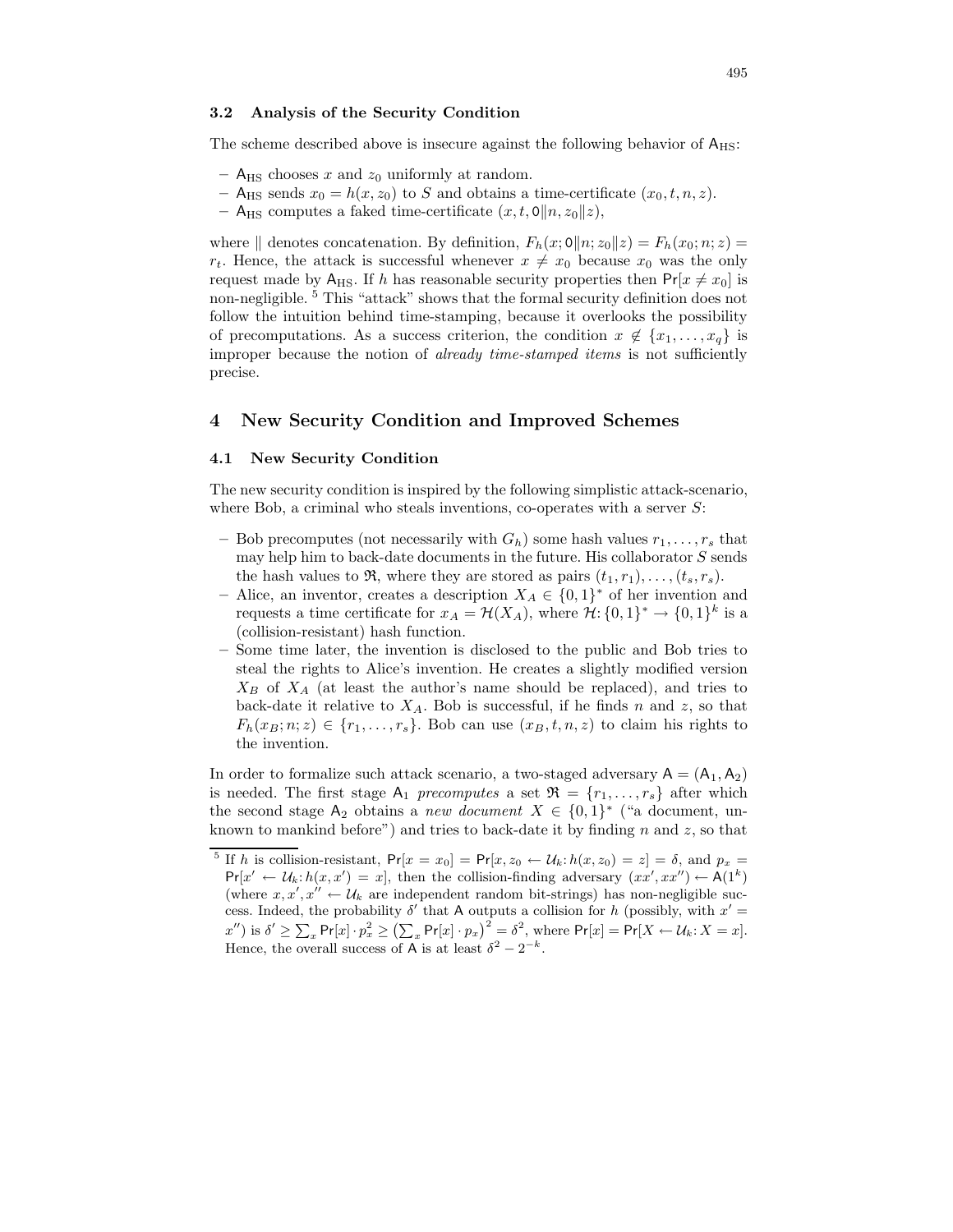$F_h(\mathcal{H}(X); n; z) \in \mathfrak{R}$ . The term new document is hard to define formally. As we saw, the condition  $\mathcal{H}(X) \notin \{x_1, \ldots, x_q\}$  does not guarantee that X is really new. We assume that X is chosen according to a distribution  $\mathcal{D}$  on  $\{0,1\}^*$  that is somewhat unpredictable to A. The success of A is defined as follows:

$$
\delta(k) = \Pr[(\mathfrak{R}, a) \leftarrow A_1(1^k), X \leftarrow \mathcal{D}, (n, z) \leftarrow A_2(X, a) : F_h(\mathcal{H}(X); n; z) \in \mathfrak{R}] , (2)
$$

where a denotes a state information sent from  $A_1$  to  $A_2$ . Note that (2) can be simplified by assuming  $|\mathcal{R}| = 1$ , because this reduces  $\delta(k)$  only polynomially.

*Necessary conditions for D.* Intuitively, the prediction of D must require superpolynomial time-success ratio, i.e. every A with running time  $T(k)$  and success  $\delta(k) = \Pr[\mathfrak{R} \leftarrow A(1^k), x \leftarrow \mathcal{D}: x \in \mathfrak{R}]$  has time-success ratio  $\frac{T(k)}{\delta(k)} = k^{\omega(1)}$ . In case  $\mathcal D$  is *polynomially sampleable*, an equivalent assumption is that

$$
P_C(\mathcal{D}) = Pr[y \leftarrow \mathcal{D}, x \leftarrow \mathcal{D}: x = y] = k^{-\omega(1)},
$$
\n(3)

where  $P_C(\mathcal{D})$  is the *collision probability* of  $\mathcal{D}$ . Indeed, if for a poly-time A we have  $Pr[\mathfrak{R} \leftarrow A(1^k), x \leftarrow \mathcal{D}: x \in \mathfrak{R}] = T(k) \cdot k^{-O(1)}$ , then there is  $\mathfrak{R}_o \subseteq \{0,1\}^k$ , so that  $|\mathfrak{R}_{o}| = k^{O(1)}$  and  $Pr[x \leftarrow \mathcal{D}: x \in \mathfrak{R}_{o}] = k^{-O(1)}$ . Thus,

$$
\exists r \in \mathfrak{R}_{\mathfrak{0}} \colon p = \Pr[x \leftarrow \mathcal{D} \colon x = r] = |\mathfrak{R}_{\mathfrak{0}}|^{-1} \cdot k^{-O(1)} = k^{-O(1)}
$$

and hence  $P_C(\mathcal{D}) \ge p^2 = k^{-O(1)}$ . If, in turn,  $P_C(\mathcal{D}) = k^{-O(1)}$ , then every A with output distribution  $D$  has success  $\delta(k) = k^{-O(1)}$ .

The condition (3) is equivalent to the requirement that  $D$  has *Rényi entropy*  $H_2(\mathcal{D}) = -\log_2 P_C(\mathcal{D}) = \omega(\log k)$ , and is in fact *necessary* for a time-stamping scheme to be secure relative to  $D$ . Indeed, if  $A_1$  is defined to output  $y \leftarrow D$  and  $([t], [t]) \leftarrow A_2(x, a)$  (for any x and a), then  $(A_1, A_2)$  has success  $P_C(\mathcal{D})$ .

*Chain-resistant hash functions.* The security definition  $(2)$  implies that h must satisfy the following new security condition for hash functions:

**Definition 1.** A hash function  $h$  is chain resistant (relative to a distribution  $\mathcal{D}_k$  on  $\{0,1\}^k$ ), if for every adversary  $A = (A_1, A_2) \in \mathsf{FP}$ :

$$
\Pr[(\mathfrak{R},a) \leftarrow A_1(1^k), x \leftarrow \mathcal{D}_k, (n,z) \leftarrow A_2(x,a); F_h(x;n;z) \in \mathfrak{R}] = k^{-\omega(1)} \quad (4)
$$

It is easy to show that if a time-stamping scheme is secure relative to  $D$ , then the hash function h is chain-resistant relative to  $\mathcal{H}(\mathcal{D})$ .

#### 4.2 Improved Verification Procedure

We will prove later that the conventional black-box techniques are insufficient to imply chain-resistance from collision-resistance, and hence, also the security of time-stamping schemes in the sense of (2) cannot be proved under the collisionresistance condition alone. We modify the verification procedure in a way that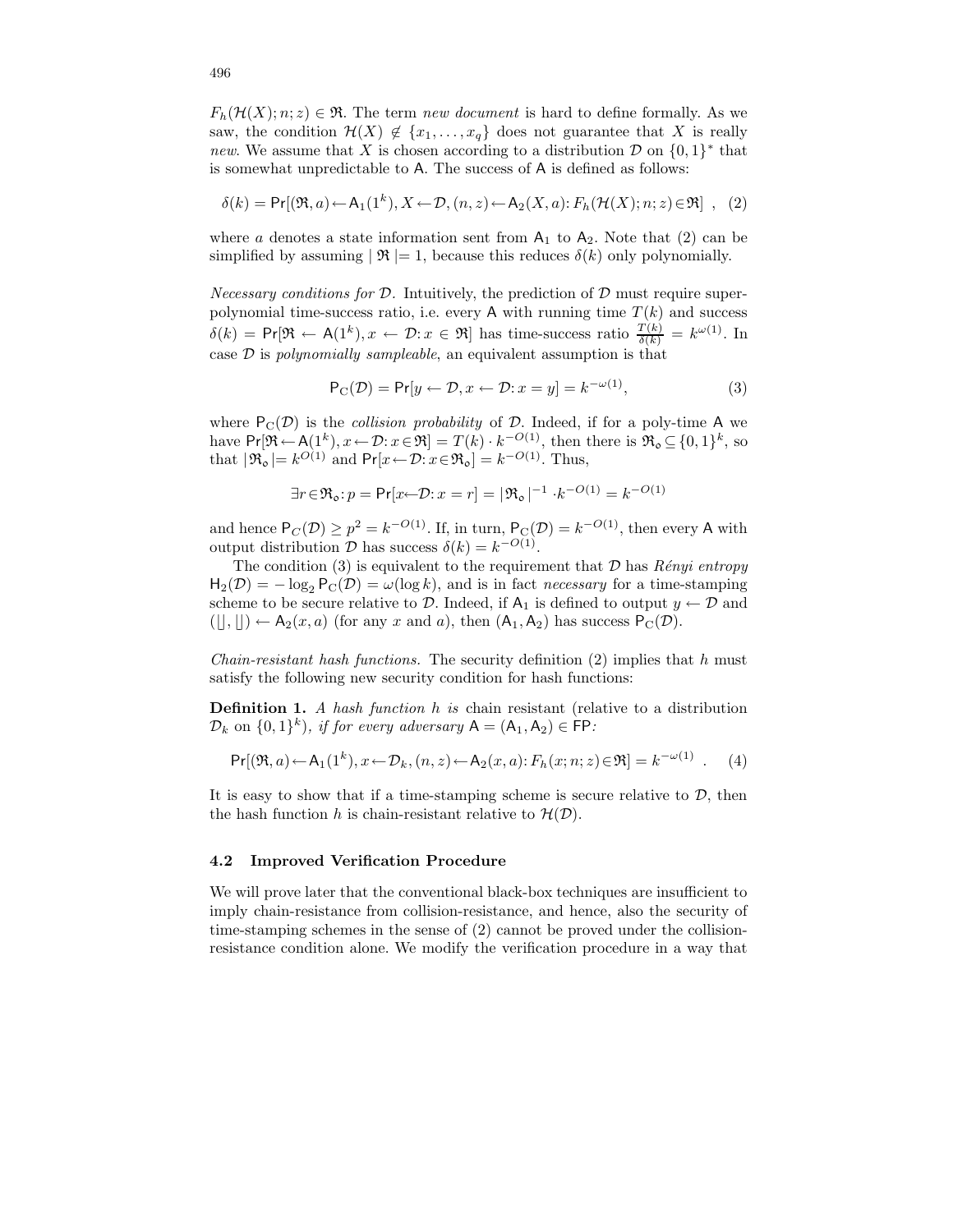prevents the adversary from finding chains for h without finding collisions as byproducts. We restrict the set  $\mathfrak{N} \subset \{0,1\}^*$  of identifiers (possible shapes of hash chains) that are considered valid by the verification procedure and show that if  $|\mathfrak{N}| = k^{O(1)}$ , then the collision-resistance of h is sufficient for a time-stamping scheme to be secure. The modified verification procedure is defined as follows:

New verification procedure. To verify a time-certificate  $(x, t, n, z)$  for  $X \in \{0, 1\}^*$ , C checks if  $x = \mathcal{H}(X)$ , computes a hash value  $r'_t$  using  $F_h(x; n; z)$  defined by (1), sends a query t to  $\Re$  to obtain  $r_t$ , and checks if  $r'_t = r_t$  and  $n \in \Re$ .

To be usable in practical time-stamping, the condition  $n \in \mathfrak{N}$  must be efficiently verifiable. One way to achieve this is to set  $\mathfrak{N} = \{0,1\}^{k_0}$ , where  $k_0$  is constant, which means that  $n \in \mathfrak{N}$  is equivalent to  $||n|| = k_0$  and is naturally efficiently computable. The set  $\mathfrak{N}$  can be viewed as a template of a *hashing scheme* that is published by the service provider before the service starts. As we consider service providers as possible adversaries,  $\mathfrak{N}$  is created by an adversary. The restrictions above lead us to a weaker condition with the following notion of success:

$$
\Pr[(\mathfrak{R}, \mathfrak{N}, a) \leftarrow A_1(1^k), X \leftarrow \mathcal{D}, (n, z) \leftarrow A_2(X, a) : F_h(\mathcal{H}(X); n; z) \in \mathfrak{R}, n \in \mathfrak{N}] \quad (5)
$$

#### 4.3 Proof of Security

We prove that the security of the modified hash-based time-stamping schemes follows from the collision-resistance of  $h$  and  $H$ .

**Definition 2.** Let  $y = (y_0, y_1, \ldots, y_\ell)$  and  $y' = (y'_0, y'_1, \ldots, y'_{\ell'})$  be two sequences produced by  $F_h(x; n; z)$  and  $F_h(x'; n'; z')$  respectively, by using (1). Let  $z =$  $(z_1, \ldots, z_\ell), z' = (z'_1, \ldots, z'_{\ell'}), n = n_1 \ldots n_\ell, \text{ and } n' = n'_1 \ldots n'_{\ell'}.$  We say that sequences y and y' comprise a collision, if for some indices  $i \in \{1, \ldots, \ell\}$  and  $j \in \{1, ..., \ell'\}, h(a, b) = y_i = y'_j = h(a', b'), but (a, b) \neq (a', b'), where$ 

$$
(a,b) = \begin{cases} (z_i, y_{i-1}) \text{ if } n_i = 1 \\ (y_{i-1}, z_i) \text{ if } n_i = 0 \end{cases} \text{ and } (a',b') = \begin{cases} (z'_j, y'_{j-1}) \text{ if } n'_j = 1 \\ (y'_{j-1}, z'_j) \text{ if } n'_j = 0 \end{cases}.
$$

**Lemma 1.** If  $x \neq x'$  and  $F_h(x; n; z) = F_h(x'; n; z')$ , then the sequences y and y' computed internally by  $F_h(x; n; z)$  and  $F_h(x'; n; z')$  comprise a collision.

*Proof.* Let  $\ell$  be the bit-length of n. As  $x = y_0 \neq y'_0 = x'$  and  $y_\ell = F_h(x; n; z) =$  $F_h(x';n;z') = y'_{\ell}$ , there exists  $i \in \{1,\ldots,\ell\}$ , such that  $y_i = y'_i$  and  $y_{i-1} \neq y'_{i-1}$ . Hence, either  $h(z_i, y_{i-1}) = h(z'_i, y'_{i-1})$  or  $h(y_{i-1}, z_i) = h(y'_{i-1}, z'_i)$ . In both cases, we have a collision.  $\Box$ 

**Theorem 1.** If h and  $H$  are collision-resistant, then the time-stamping scheme is secure in the sense of  $(5)$  relative to every polynomially sampleable  $\mathcal D$  with  $R\acute{e}nyi$  entropy  $H_2(\mathcal{D}) = \omega(\log k)$ .

*Proof.* Let  $A = (A_1, A_2)$  be an adversary with running time  $T(k)$  that breaks the time-stamping scheme in the sense of (5) with success  $\delta(k)$ . Assuming the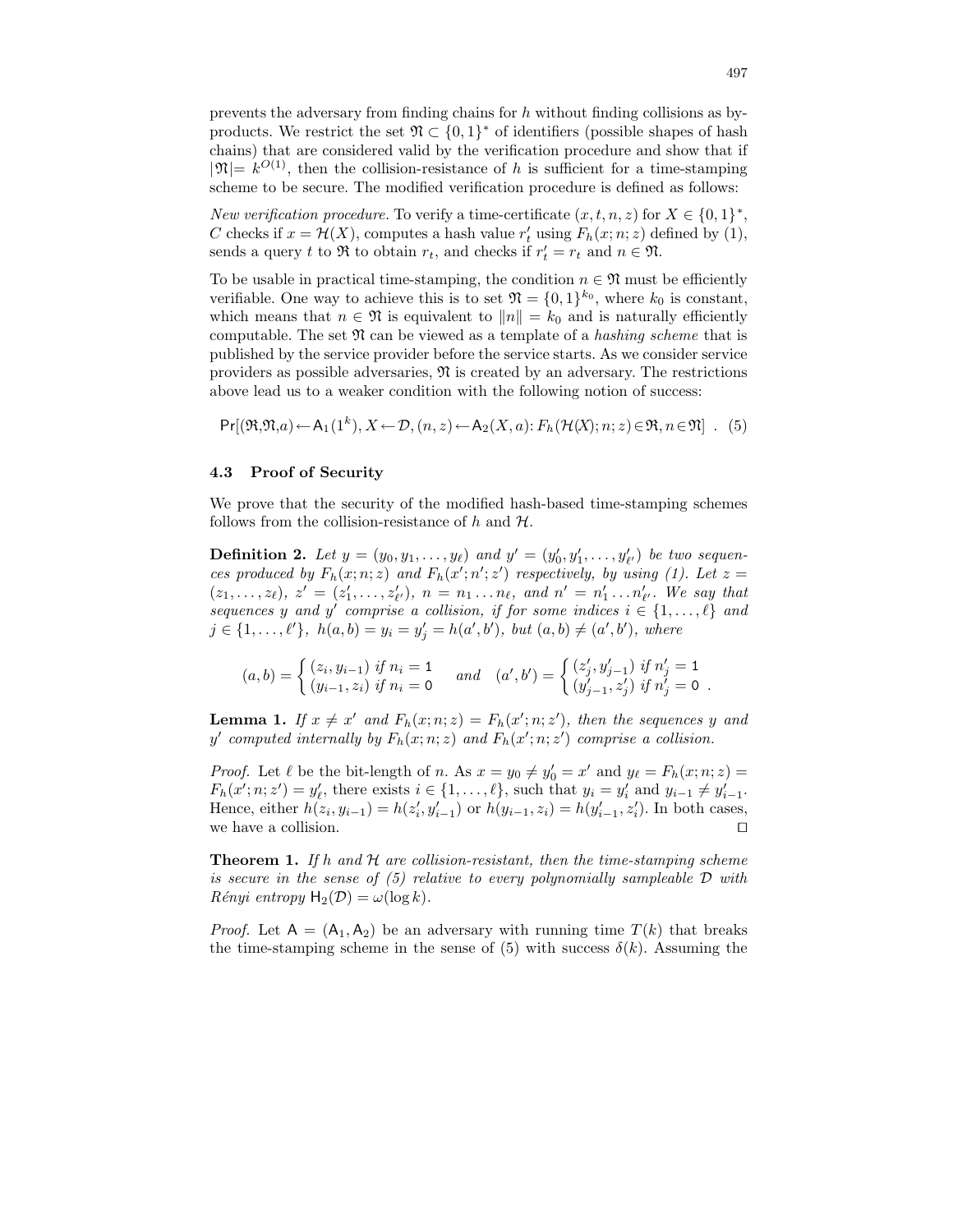collision-resistance of  $H$ , we construct a collision-finding adversary  $A'$  for h with running time  $T'(k) = k^{\mathcal{O}(1)}T(k)$  and with success  $\delta'(k) \geq \frac{\delta^2(k)}{T^2(k)} - k^{-\omega(1)}$ , and hence,  $\frac{T'(k)}{\delta'(k)}$  $\frac{T'(k)}{\delta'(k)} = k^{O(1)} \left( \frac{T(k)}{\delta(k)} \right)$  $\left(\frac{T(k)}{\delta(k)}\right)^2$ . The adversary A':

- − calls A<sub>1</sub> and obtains  $\mathfrak{R} = \{r_1, ..., r_m\}$ ,  $\mathfrak{N} \subset \{0, 1\}^*$ , and  $a \in \{0, 1\}^*$ ;
- generates two independent random strings  $X, X' \leftarrow \mathcal{D}$  and calls  $A_2$  twice to obtain  $(n, z) \leftarrow A_2(X, a)$  and  $(n', z') \leftarrow A_2(X', a);$
- simulates  $F_h(\mathcal{H}(X); n; z)$  and  $F_h(\mathcal{H}(X'); n'; z').$

If  $F_h(\mathcal{H}(X); n; z) = F_h(\mathcal{H}(X'); n'; z'), \mathcal{H}(X) \neq \mathcal{H}(X'), \text{ and } n = n'$ , then by Lemma 1 above,  $A'$  is able to find a collision for  $h$ . By Lemma 2 below, the probability that all these conditions hold is at least  $\frac{\delta^2(k)}{T^2(k)} - 2^{-H_2(\mathcal{H}(\mathcal{D}))}$ .

It remains to show that  $2^{-H_2(\mathcal{H}(\mathcal{D}))} = P_{\mathcal{C}}(\mathcal{H}(\mathcal{D})) = k^{-\omega(1)}$ . Let C be a collision-finding adversary that on input  $1^k$  generates  $X \leftarrow \mathcal{D}$  and  $X' \leftarrow \mathcal{D}$  independently at random and outputs  $(X, X')$ . Let  $\mathsf{E}_1$  denote the event that  $X = X'$ . Hence,  $Pr[E_1] = P_C(\mathcal{D}) = k^{-\omega(1)}$ . Let  $E_2$  be the event that  $\mathcal{H}(X) = \mathcal{H}(X')$ . As  $\mathcal{H}$ is collision-resistant, the success of C is  $Pr[E_2 \setminus E_1] = k^{-\omega(1)}$  and due to  $E_1 \subseteq E_2$ , we have  $P_C(\mathcal{H}(\mathcal{D})) = Pr[E_2] = Pr[E_1] + Pr[E_2 \setminus E_1] = k^{-\omega(1)} + k^{-\omega(1)} = k^{-\omega(1)}$ .  $\Box$ 

**Lemma 2.** The success of  $A'$  is at least  $\frac{\delta^2(k)}{T^2(k)} - 2^{-H_2(\mathcal{H}(\mathcal{D}))}$ . (See Appendix)

Remark. Using the improved verification procedure, it is possible to achieve the original security condition of Haber and Stornetta, assuming that the server S is honest and the set  $\mathfrak N$  is a prefix-free code with a polynomial number of words.

# 5 Necessity of the Improved Verification

In this section, we prove that the conventional proof techniques used in theoretical cryptography – black-box reductions and semi black-box reductions – are unable to prove that collision-resistance implies chain-resistance. Hence, in some sense the modifications in time-stamping schemes are necessary for establishing their provable security. For the self-containedness of this paper, we introduce some basic results about *oracle separation*, which have been used to prove several "impossibilities" in theoretical cryptography [6–8, 13].

#### 5.1 Cryptographic Reductions and Oracle Separation

Almost all known constructions of a new primitive  $\mathfrak{P}_2$  from another  $\mathfrak{P}_1$  belong to one of the following two types:

**Definition 3.** A semi black-box reduction from  $\mathfrak{P}_1$  to  $\mathfrak{P}_2$  is a machine  $P \in$  $\mathsf{FP}^{\bullet}$ , so that (1)  $P^f \in \mathfrak{P}_2$  ( $\forall f \in \mathfrak{P}_1$ ); and (2) for any  $A_2 \in \mathsf{FP}^{\bullet}$  there exists  $A_1 \in \mathsf{FP}^\bullet$ , so that  $A_2^f$  breaks eaks  $P^f$  implies  $\mathsf{A}_1^f$  breaks<br> $\mathfrak{P}_2$ eaks  $f$   $(\forall f \in \mathfrak{P}_1).$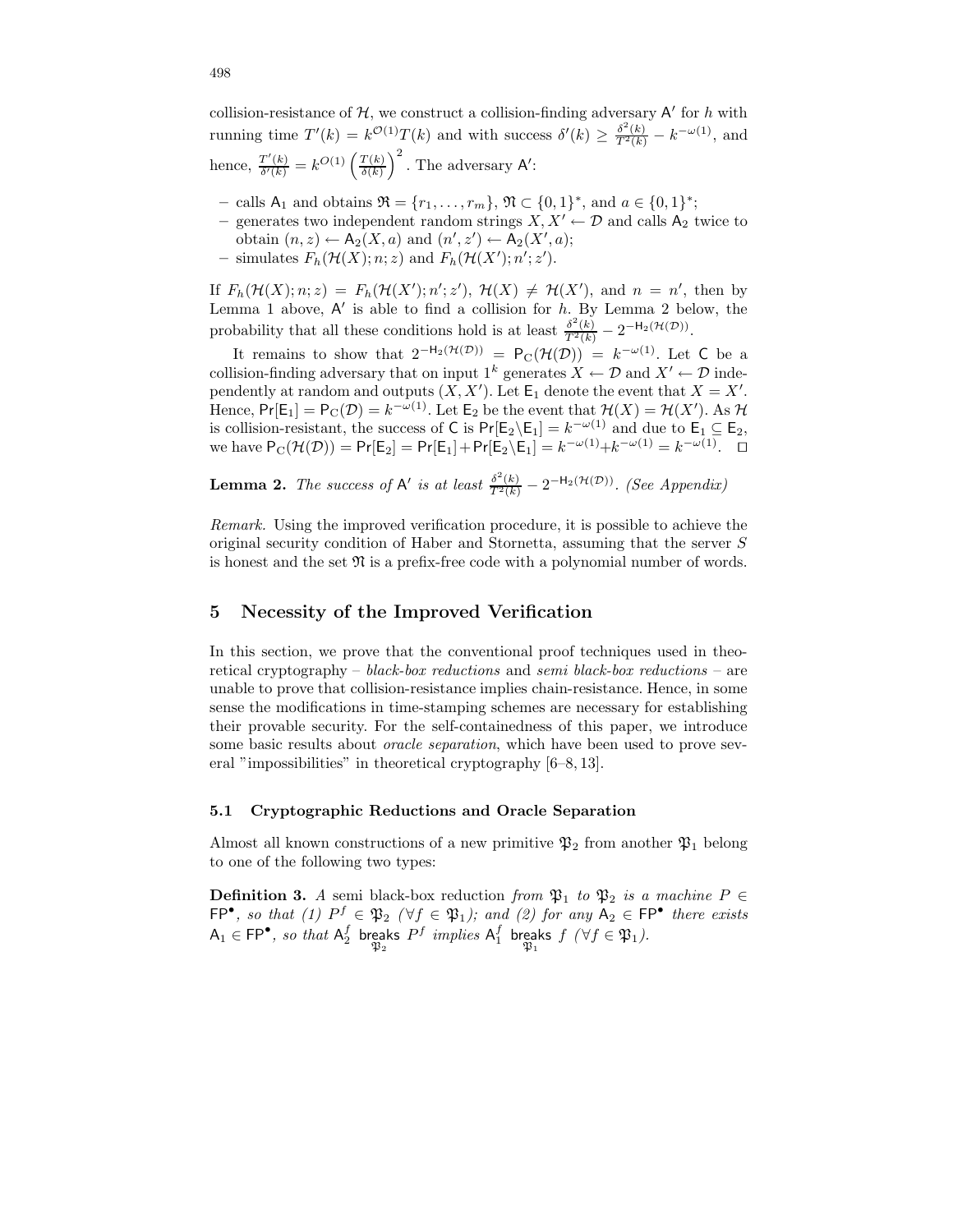**Definition 4.** A (fully) black-box reduction from  $\mathfrak{P}_1$  to  $\mathfrak{P}_2$  is a pair of machines  $P, S \in \text{FP}^{\bullet}$ , so that (1)  $P^f \in \mathfrak{P}_2$  ( $\forall f \in \mathfrak{P}_1$ ); and (2) A breaks  $P^f$  $implies S^{A,f}$  breaks eaks  $f(\forall f \in \mathfrak{P}_1, \forall A \in F^*).$ 

Note that the universal quantifiers apply over  $F^*$  instead of FP. The reason is that uniform reductions stay valid if the quantifiers' range is extended from FP to  $F^*$  and this is exactly what expresses the *black-box nature* of f and A in these reductions. We will use the following folklore lemmas about oracle separation.

**Lemma 3.** (A) If there is  $f \in \mathfrak{P}_1 \cap \mathsf{FP}^{\mathcal{O}}$  secure relative to  $\mathcal{O}$  but no  $g \in \mathfrak{P}_2 \cap \mathsf{FP}^{\mathcal{O}}$ is secure relative to  $\mathcal{O}$ , then there exist no (fully) black-box reductions from  $\mathfrak{P}_1$ to  $\mathfrak{P}_2$ . (B) If in addition,  $\mathcal{O} = \pi^f$  (equality of functions) for  $a \pi \in \mathsf{FP}^{\bullet}$ , then there exist no semi black-box reductions from  $\mathfrak{P}_1$  to  $\mathfrak{P}_2$ .

*Proof.* (A) Suppose  $(S, P)$  is a black-box reduction from  $\mathfrak{P}_1$  to  $\mathfrak{P}_2$ . According to the assumptions,  $g = P^f \in \mathfrak{P}_2 \cap \mathsf{FP}^\mathcal{O}$  and g is insecure relative to  $\mathcal{O}$ . Hence, A breaks eaks  $g = P^f$  for some  $A \in \mathsf{FP}^{\mathcal{O}} \subset \mathsf{F}^*$ . It follows that  $S^{f,A}$  breaks  $\mathfrak{P}_1$ eaks  $f,$ 

contradicting  $S^{f,\mathsf{A}} \in \mathsf{FP}^{\mathcal{O}}$ . (B) Suppose P is a semi black-box reduction from  $\mathfrak{P}_1$ to  $\mathfrak{P}_2$ . Let  $f \in \mathfrak{P}_1 \cap \mathsf{FP}^\mathcal{O}$  be a secure (relative to  $\mathcal{O})$  instance of  $\mathfrak{P}_1$ . Let  $\mathcal{O} = \pi^f$ for some  $\pi \in \mathsf{FP}^{\bullet}$ . According to the assumptions,  $g = P^f \in \mathfrak{P}_2 \cap \mathsf{FP}^{\mathcal{O}}$  and g is insecure relative to  $\mathcal{O}$ . Hence, A breaks  $g = P^f$  for some  $A \in \mathsf{FP}^{\mathcal{O}}$ . Therefore,

taking  $A_2 = A^{\pi} \in \mathsf{FP}^{\bullet}$  we have that  $A = A^{\mathcal{O}} = A^{\pi^f} = A_2^f$  breaks eaks  $P^f$ . Hence,  $\mathfrak{P}_2$ there exists  $A_1 \in \mathsf{FP}^\bullet$ , so that  $A_1^f$  breaks eaks f, which contradicts  $A_1^f \in \mathsf{FP}^{\mathcal{O}}$ .  $\square$ 

**Definition 5.** A (semi/fully) black-box reduction is said to be a self reduction if P is a trivial machine, i.e.  $P^f = f$  (for every f).

**Lemma 4.** (A) If relative to  $\mathcal O$  there is a secure instance of  $f \in \mathfrak{P}_1$ , which is also an insecure instance of  $\mathfrak{P}_2$ , then there exist no (fully) black-box self reductions from  $\mathfrak{P}_1$  to  $\mathfrak{P}_2$ . (B) If in addition,  $\mathcal{O} = \pi^f$  (equality of functions) for a  $\pi \in \text{FP}^{\bullet}$ , then there exist no semi black-box self reductions from  $\mathfrak{P}_1$  to  $\mathfrak{P}_2$ .

The proof of Lemma 4 is completely analogous to the proof of Lemma 3.

#### 5.2 Non-Existence of Fully Black-Box Self Reductions

We define an oracle  $\mathcal{O}$ , relative to which there exist a collision-resistant hash function  $H: \{0,1\}^{2k} \to \{0,1\}^k$  (chosen randomly from a set  $\mathfrak F$  of functions) that is not chain-resistant. The oracle  $\mathcal O$  responds to the following queries:

- *H*-queries that given as input  $(x_1, x_2) \in \{0, 1\}^{2k}$  return  $H(x_1, x_2) \in \{0, 1\}^k$ .
- A<sub>1</sub>-queries that given as input  $1^k$  return the root  $r_k$  of a Merkle tree [11]  $M_k$ , the leaves of which are all k-bit strings in lexicographic order (Fig. 2).
- A<sub>2</sub>-queries that given as input a bit string  $x \in \{0,1\}^k$  find  $z \in (\{0,1\}^k)^k$ , based on  $M_k$ , so that  $F_H(x; x; z) = r_k$  and output a pair  $(x, z)$ .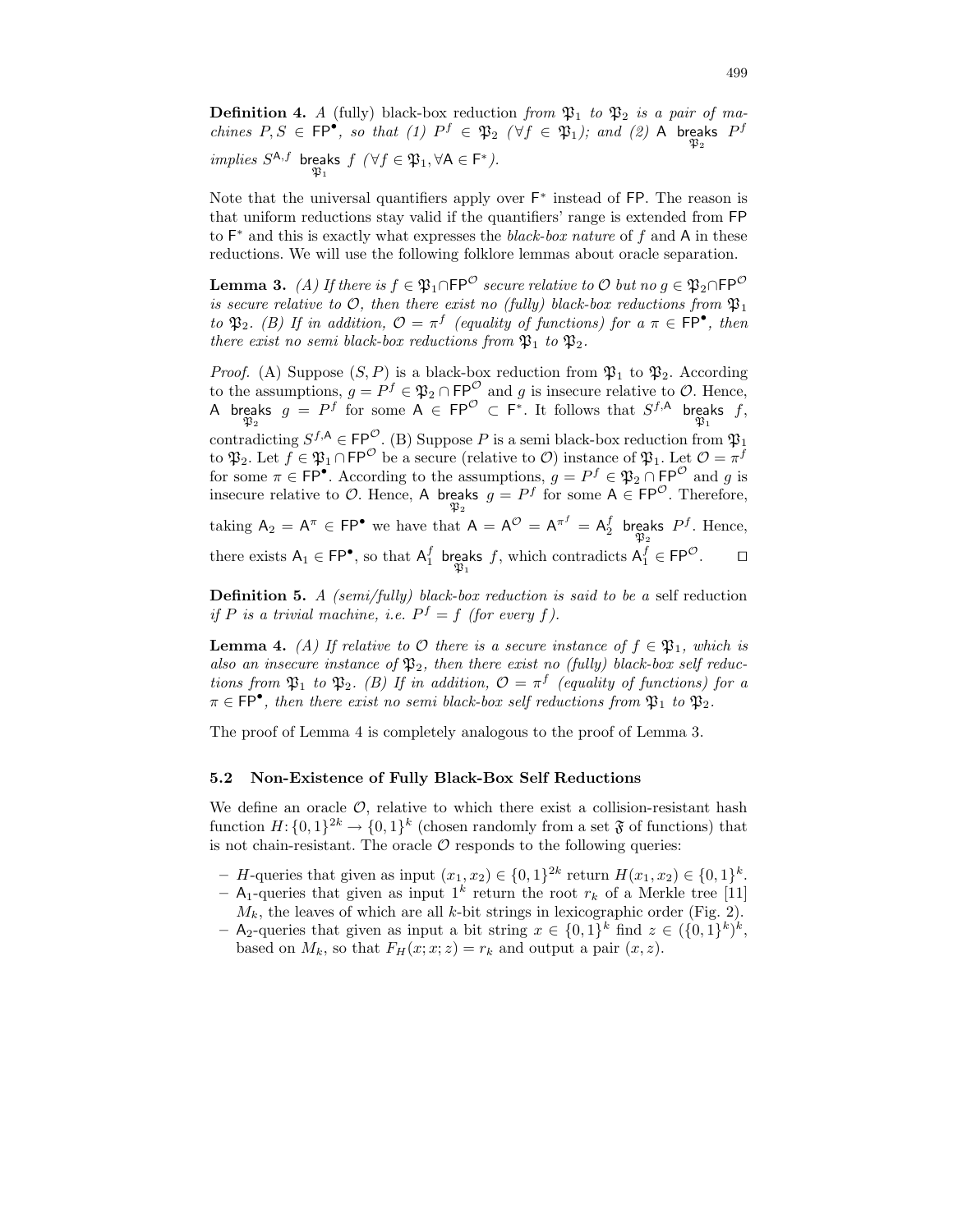

**Fig. 2.** Computations performed by  $A_1(1^k)$  in case  $k = 3$ .

We assume that  $\mathcal{O}$ -queries are of unitary cost and hence H is not chain-resistant relative to  $\mathcal O$ . We define  $\mathfrak F$  so that  $\mathcal O$  is insufficient for finding collisions for H.

Let  $\mathfrak{F}$  be the set of all functions H, such that for all k: (1) all non-leaf vertices in  $M_k$  contain different elements of  $\{0,1\}^k$  and  $(2)$  all sibling-pairs (including the leaves) are different. Hence, the argument-value pairs in  $M_k$  do not comprise collisions and  $A_1$ - and  $A_2$ -queries do not help in finding collisions for H.

**Lemma 5.** Every collision finding adversary  $A^{\mathcal{O}}$  for H that makes  $p(k) = k^{O(1)}$ oracle calls, has success probability  $k^{-\omega(1)}$ .

*Proof.* Let  $S \subseteq \{0,1\}^{2k}$  denote the set of all pairs in the tree  $M_k$ . There are exactly  $2^k - 1$  of such pairs. Hence, there are  $2^{2k} - 2^k + 1$  pairs in the complement  $\overline{S} = \{0,1\}^{2k} \backslash S$ . The restriction of H to  $\overline{S}$  behaves like a uniformly random function while the restriction of H to S is injective. Hence, if  $A^{\mathcal{O}}$  finds a collision  $(p_1, p_2)$  for H, then one or both of the pairs  $p_1, p_2$  belong to  $\overline{S}$ .

Let  $K \subset \{0,1\}^{2k}$  be the set of all pairs for which the value of H is released. If  $p_1, p_2 \in \overline{S}$ , then the probability of finding collisions does not exceed  $\frac{|K \cap \overline{S}|^2}{2^{k+1}}$  $\frac{2^{k+1}}{2^{k+1}} \leq$  $p^2(k)$  $\frac{p^2(k)}{2^{k+1}} = k^{-\omega(1)}$ , because the values of  $H|_S$  can only be obtained via H-queries.

If  $p_1 \in S$  and  $p_2 \in S$ , then the probability of finding a collision does not exceed  $\frac{|K \cap S| \cdot |K \cap S|}{2^k} \leq \frac{mk \cdot (p(k)-m)}{2^k}$  $\frac{2(k)-m}{2^k}$ , where m is the number of A<sub>2</sub>-queries, each of which releases no more than k values of H. The maximum of the last function is achieved if  $m \approx \frac{p(k)}{2}$  $\frac{(k)}{2}$ , and hence the success is  $\frac{k \cdot p(k)^2}{2^{k+2}} = k^{-\omega(1)}$  $\Box$ 

Corollary 1. Fully black-box self reductions cannot prove that collision-resistance of h implies chain-resistance of h.

### 5.3 Non-Existence of Semi Black-Box Self Reductions

The oracle  $\mathcal O$  defined above does not yet prove the non-existence of semi-black box self reductions because H does not provide full access to  $\mathcal{O}$ , i.e.  $\mathcal{O} \neq \pi^H$ . Hence, we have to "embed"  $\mathcal O$  into H. We define a new hash function (oracle)  $\mathcal{O}: \{0,1\}^{2n} \to \{0,1\}^n$  recursively for all  $n > 0$ , assuming that the values of it are already defined for smaller indices.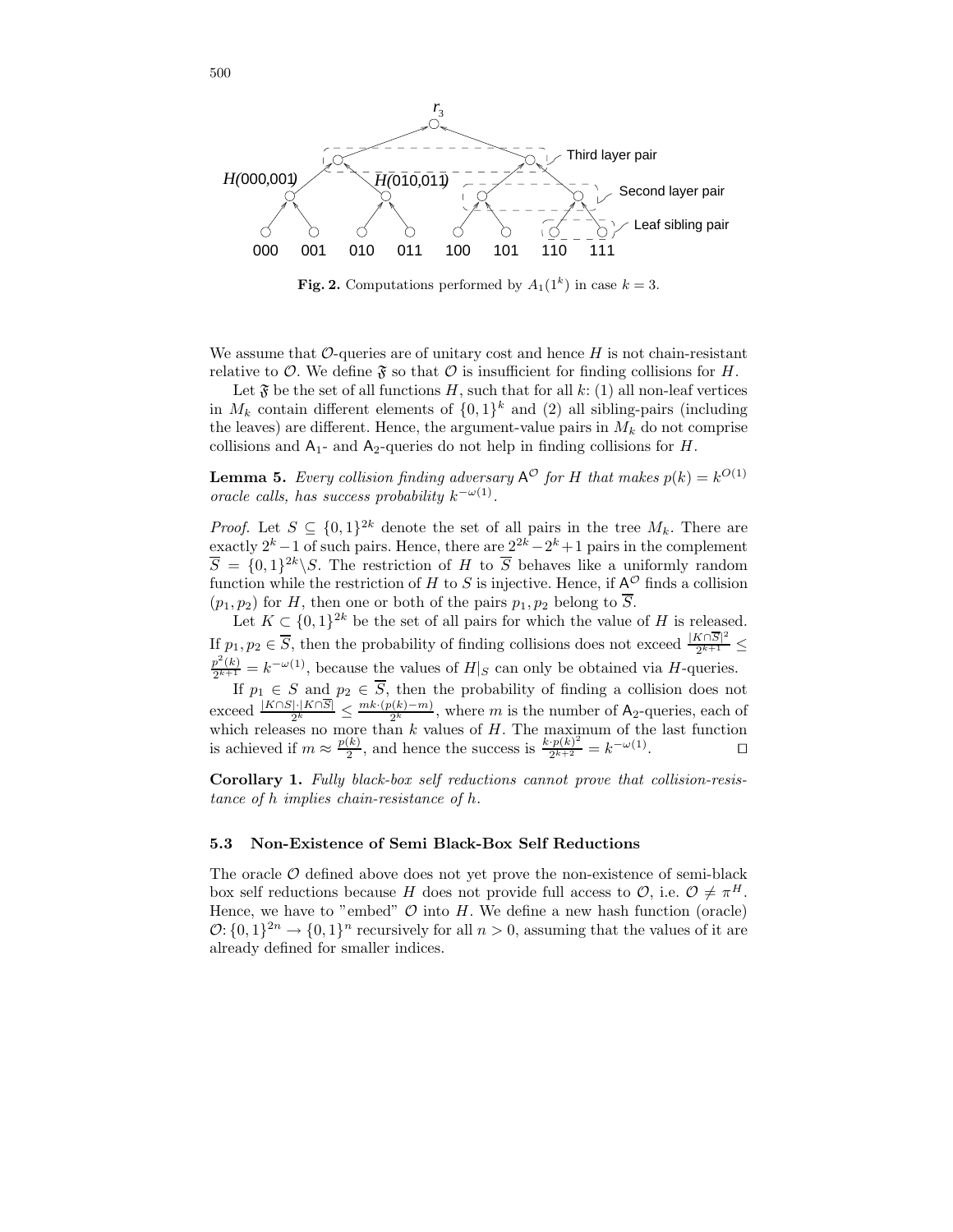Let  $M_n$  be a complete Merkle tree, the leaves of which are all n-bit strings in the lexicographic order. Each internal vertex  $v$  in  $M_n$  is computed as a hash  $\mathcal{O}_n(v_L, v_R)$  of the child vertices  $v_L, v_R$  of v. Note that as we have not yet defined  $\mathcal{O}_n: \{0,1\}^{2n} \to \{0,1\}^n$ , the tree  $M_n$  is not yet defined either. We divide the domain  $\{0,1\}^{2n} = \{(y_1, y_2): y_1, y_2 \in \{0,1\}^n\}$  into two non-intersecting parts:

- The set S of all sibling pairs in  $M_n$  that occur as inputs to O during the computation of  $M_n$ . It contains *leaf-sibling pairs* of the form  $(y0, y1)$ , where  $y \in \{0,1\}^{n-1}$ , second-layer pairs of the form  $(\mathcal{O}(t00,t01), \mathcal{O}(t10,t11))$ , where  $t \in \{0, 1\}^{n-2}$  etc. (Fig. 2)
- The set  $P$  of all other pairs.

Hence, to define  $\mathcal{O}_n$ , we have to define two functions:  $\mathcal{O}_n^S: S \to \{0,1\}^n$  and  $\mathcal{O}_n^P: P \to \{0,1\}^n$ . The function  $\mathcal{O}_n^S$  is defined in a deterministic way and is injective (no collisions can be found inside S), while  $\mathcal{O}_n^P$  is a random oracle (obviously collision-resistant!). In addition, if  $n = 4k$ , then we embed a chainfinding adversary for  $\mathcal{O}_k$  into  $\mathcal{O}_n^S$ , which means that  $\mathcal O$  can find chains for itself and is thereby not chain-resistant.

First of all, we define (for  $n = 4k$ ) an oracle  $\mathcal{A}_n: \{0,1\}^{2n} \to \{0,1\}^n$  that can be used to find chains for  $\mathcal{O}_k$ . The oracle  $\mathcal{A}_n$  allows input pairs of the form  $(0^{2k}x0^{k-m}1^m, 0^k1^kx0^{k-m}1^m)$ , where  $x \in \{0,1\}^k$  and  $m \in \{0,\ldots,k\}$ . The set D of all such pairs has exactly  $(k+1)2^k$  elements. Let  $r_k$  be the root of  $M_k$  (which has been already defined). On input of such form, the oracle  $A_n$  finds (based on  $(M_k)$   $z \in (\{0,1\}^k)^k$ , such that  $F_{\mathcal{O}}(x;x;z) = r_k$ . We define  $\mathcal{A}_n$  as follows:

$$
\mathcal{A}_n(0^{2k}x0^{k-m}1^m, 0^k1^kx0^{k-m}1^m) = \begin{cases} 1^kx0^{k-m}1^mx & \text{if } m = 0, \\ 1^kx0^{k-m}1^mx_m & \text{if } m \in \{1, \dots, k\} \end{cases}.
$$

Obviously,  $A_n$  is injective and its values never coincide with the allowed inputs.

Now we are ready to define  $\mathcal{O}_n^S$ . We begin with the case  $n \neq 4k$ , which is considerably easier, because there is no need to embed  $\mathcal{A}_n$  into  $\mathcal{O}_n^S$ . To define  $\mathcal{O}_n^S$ as an injection, it is sufficient to assign different *n*-bit strings to all  $2<sup>n</sup> - 1$  internal vertices of  $M_n$ . However, care must be taken that no sibling pairs (including the leaf sibling pairs) coincide with other pairs, because otherwise we may have a contradictory definition – different values are assigned to the same input pair. Such contraditions can be easily avoided if, as opposed to the leaf sibling pairs, the elements of internal sibling pairs are in the decreasing order.

If  $n = 4k$ , then we have to embed  $\mathcal{A}_n$  as a function into  $\mathcal{O}_n^S$ . There are  $2^{n-2} = 2^{4k-2}$  second layer pairs in  $M_n$  and  $(k+1)2^k$  arguments of  $\mathcal{A}_n$  (elements of D). As  $(k+1)2^k \leq 2^{4k-2}$  for any  $k > 0$ , there is an injection  $e: D \to \{0,1\}^{n-2}$ and we can embed  $D$  into the set of second layer pairs of  $M_n$ , so that for each  $x \in \{0,1\}^k$  and  $m \in \{0,\ldots,k\}$  there is  $t = e(x,m) \in \{0,1\}^{n-2}$ , such that  $\mathcal{O}(t00, t01) = 0^{2k}x0^{k-m}1^m$  and  $\mathcal{O}(t10, t11) = 0^{k}1^{k}x0^{k-m}1^m$ . Now we apply  $\mathcal{A}_n$  to the second layer pairs in  $e(D)$  and store the values into  $M_n$  as third layer vertices. Note that if  $k > 1$ , then there are still some second layer pairs for which the value of  $\mathcal O$  has not yet been defined. Note also that all non-leaf vertices defined thus far are different and hence to conclude the definition of  $\mathcal{O}_n^S$ ,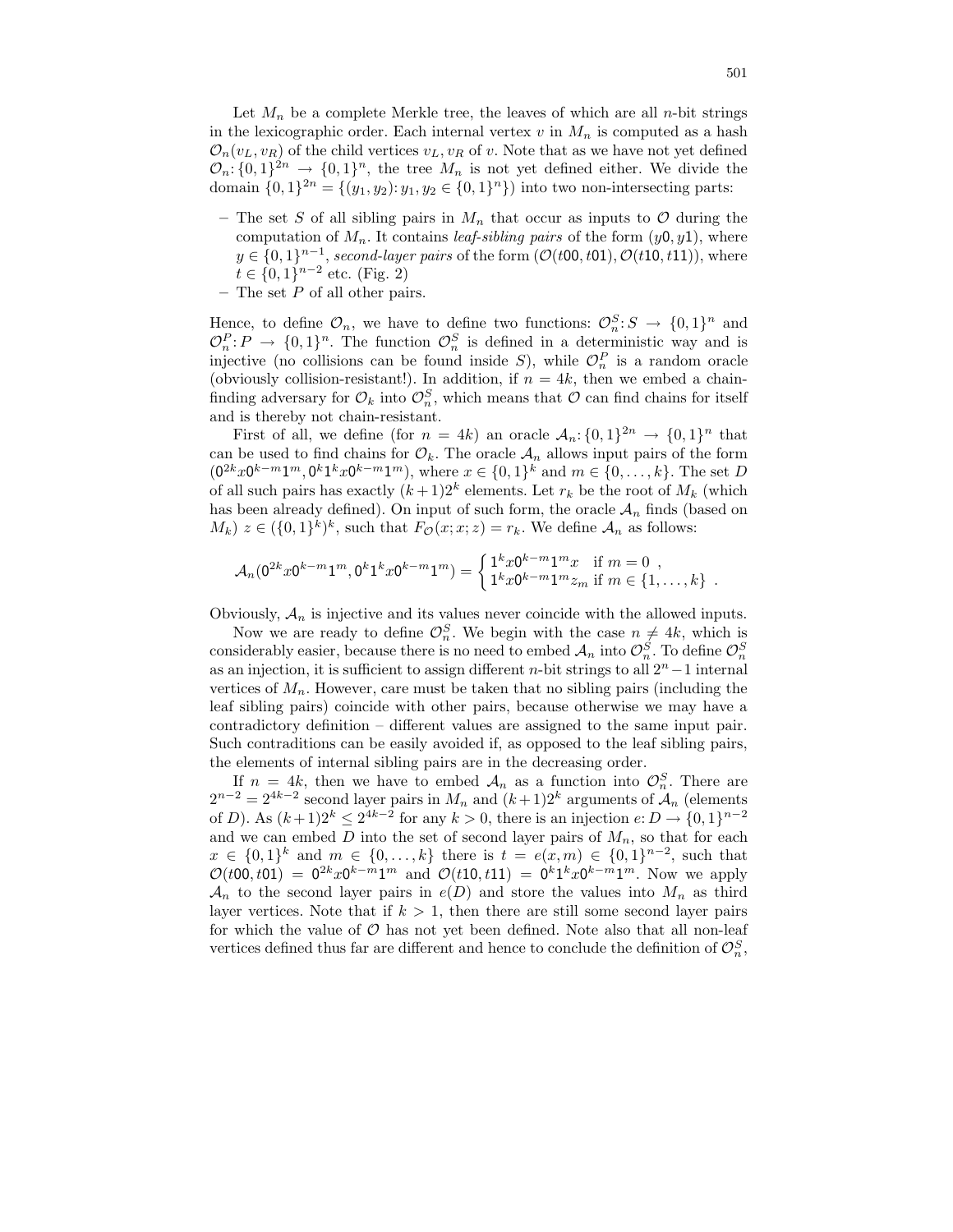we define (in arbitrary way) the values of other vertices (not yet defined) so that all non-leaf vertices are different and hence  $\mathcal{O}_n^S$  is injective.

As said above, for every n we choose  $\mathcal{O}_n^P$  uniformly at random from the set of all functions  $P \to \{0,1\}^n$ . Now we can do it because P is fixed after the procedure above. Like in Lemma 5, we can show in a similar fashion that  $\mathcal O$  is collision resistant but not chain-resistant, because  $\mathcal{O}_{4k}$  can be used to find chains for  $\mathcal{O}_k$  (for any  $k > 0$ ) and therefore also a time-stamping scheme that uses  $\mathcal{O}$ as a hash function (and (1) for verification) is insecure.

Corollary 2. Semi black-box self reductions cannot prove that collision-resistance of h implies chain-resistance of h.

## 6 Discussion and Open Problems

More Efficient Reductions. The reduction established in the proof of Theorem 1 does not give sufficient security guarantees for practical time-stamping schemes. To show this, assume that  $k = 160$  (output size of SHA-1) and that there is an adversary  $A = (A_1, A_2)$  with running time  $T(k) = 2^{16}$  and with success probability  $\delta(k) = 2^{-16} \approx 1/65000$ . Hence, the time-success ratio is  $T(k)/\delta(k) = 2^{32}$ . If the time unit denotes the time elapsed for one hash operation and a computer performs 10,000 hash operations per second, then  $T(k)$ is about six seconds. For practical time-stamping schemes, an attack with such ratio is considered very serious. Now let us examine the consequences of Theorem 1. Assume that the collision-finding adversary  $A'$  is implemented very efficiently, so that  $T'(k) = 2T(k)$ . By Lemma 2, the time-success ratio of A' is  $T'(k)$  $\frac{T'(k)}{\delta'(k)} \approx \frac{2 \times T(k)}{\frac{\delta^2(k)}{T^2(k)} - 2^{\text{H}_2(\mathcal{D})}} \geq \frac{2 T^3(k)}{\delta^2(k)}$  $\frac{\partial T^{\alpha}(k)}{\partial \delta^{2}(k)} = 2^{81}$ , which is close to the *birthday barrier* and

says nothing essential about security – any 160-bit hash function can be broken with that amount  $(2^{81})$  of computational resources. Hence, even the highest security of h does not exclude the attacks with ratio  $2^{32}$ . The reduction gives practical security guarantees only in case  $k > 400$ , which is much larger than used in the existing schemes. Therefore, it would be very desirable to find more efficient reductions, say the *linear-preserving* ones [10], in which  $\frac{T'(k)}{\delta'(k)}$  $\frac{T'(k)}{\delta'(k)} = k^{O(1)} \cdot \frac{T(k)}{\delta(k)}$  $\frac{I(k)}{\delta(k)}$ .

Constructions of Chain-Resistant Hash Functions. We leave open the existence of efficient constructions of chain-resistant hash functions, possibly as atomic primitives. While we proved that collision-resistance does not imply chain-resistance, it is still unknown whether there exist more general black-box constructions  $(g = P^h)$  of chain-resistant hash functions  $(g)$  based on a collisionresistant one  $(h)$ . In case such constructions exist, it would be sufficient to just replace the hash functions in the existing schemes.

Another interesting research topic is attempts at the opposite: to prove that there exist no general black-box constructions of chain-resistant hash-functions based on collision-resistant ones. It would be sufficient to find an oracle  $\mathcal O$  relative to which there exist collision-resistant hash functions while no function is chainresistant. Inspired by the work of Simon [13] it may seem tempting to define an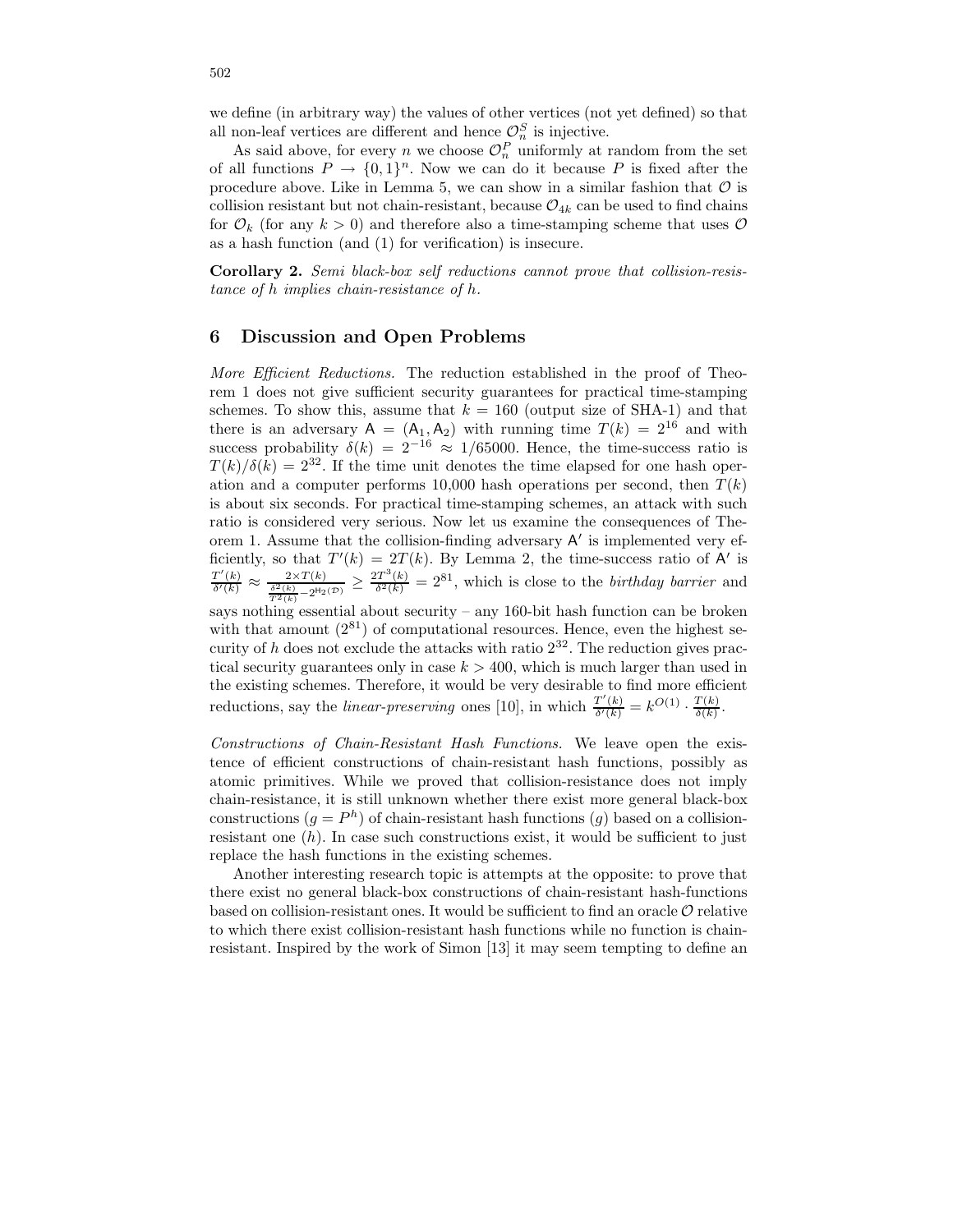oracle  $\mathcal O$  capable of finding chains to any computable  $f: \{0,1\}^{2k} \to \{0,1\}^k$ , the description of which is given to  $\mathcal O$  as an argument. However, there seem to be no obvious ways of doing this. For example, if  $\mathcal O$  is able to compute the root of the complete Merkle tree  $M_k^f$  for any (computable) hash function f, then one can show that such  $\mathcal O$  can also be "abused" to find collisions for any hash function.

At the same time, it seems very likely that the oracle used by Simon [13] (to prove that collision-resistant hash functions are not black-box constructible from one-way functions) is also sufficient for showing that collision-resistant hashfunctions cannot be constructed from the chain-resistant ones.

Stronger Security Conditions. The chain-resistance condition is still too simplistic, considering some scenarios that are very likely to happen in practical implementations of time-stamping schemes. Instead of having unconditional uncertainty about x, it is possible that  $A_1$  has some partial knowledge  $y = f(x)$ about  $x$  (e.g. ciphertexts or signatures). This suggests a stronger condition:

**Definition 6.** A function h is universally chain-resistant if for any (probabilistic) function f and for any poly-time adversary  $A = (A_1, A_2)$  with success  $\delta = \Pr[x \leftarrow \mathcal{D}, (\Re, a) \leftarrow \mathsf{A}_1(f(x)), (n, z) \leftarrow \mathsf{A}_2(x, a): F_h(x; n; z) \in \mathfrak{R}]= k^{-O(1)}$ there is a poly-time A' with success  $Pr[x \leftarrow D, x' \leftarrow A'(f(x)) : x' = x] = k^{-O(1)}$ .

Loosely speaking, if x can be time-stamped based on  $y = f(x)$ , then x can be efficiently computed based on  $y$ , and hence the time stamp is "legitimate". This condition implies chain-resistance if we define  $f(x) \equiv 1^k$ .

Though the universal chain resistance condition seems natural, it is probably not achievable. To see this, assume that  $h$  is one-way even if one of the arguments is revealed to the adversary, i.e. every  $A' \in FP$  has success

$$
\delta'(k) = \Pr[(x, z) \leftarrow \mathcal{U}_{2k}, x' \leftarrow A'(h(x, z), z) : x = x'] = k^{-\omega(1)} \tag{6}
$$

This assumption is intuitively assumed to hold in the case of conventional hash functions. Let f be a probabilistic function such that  $(h(x, z), z) \leftarrow f(x)$ , where  $z \leftarrow \mathcal{U}_k$ ; and let  $A = (A_1, A_2)$  be defined as follows:  $({y}, z) \leftarrow A_1(y, z)$ , and  $(0, z) \leftarrow A_2(x, z)$ . Clearly, the success of A (in the sense of universal chain resistance) is  $\delta = 1$ , while no adversary A' can efficiently invert f. Therefore, no functions that are one-way in the sense of (6) are universally chain resistant, which means that this is a very strong security requirement. Even if  $h$  is defined as a *random oracle*, it is still insufficient for the universal chain-resistance. Nothing changes if the set of valid identifiers is polynomially restricted.

## Acknowledgements

The authors are grateful to Matthew Franklin, to Peeter Laud, to Berry Schoenmakers, and to anonymous referees for their valuable remarks and suggestions that helped to improve the quality and readability of the paper, as well as to Estonian Science Foundation for supporting the study.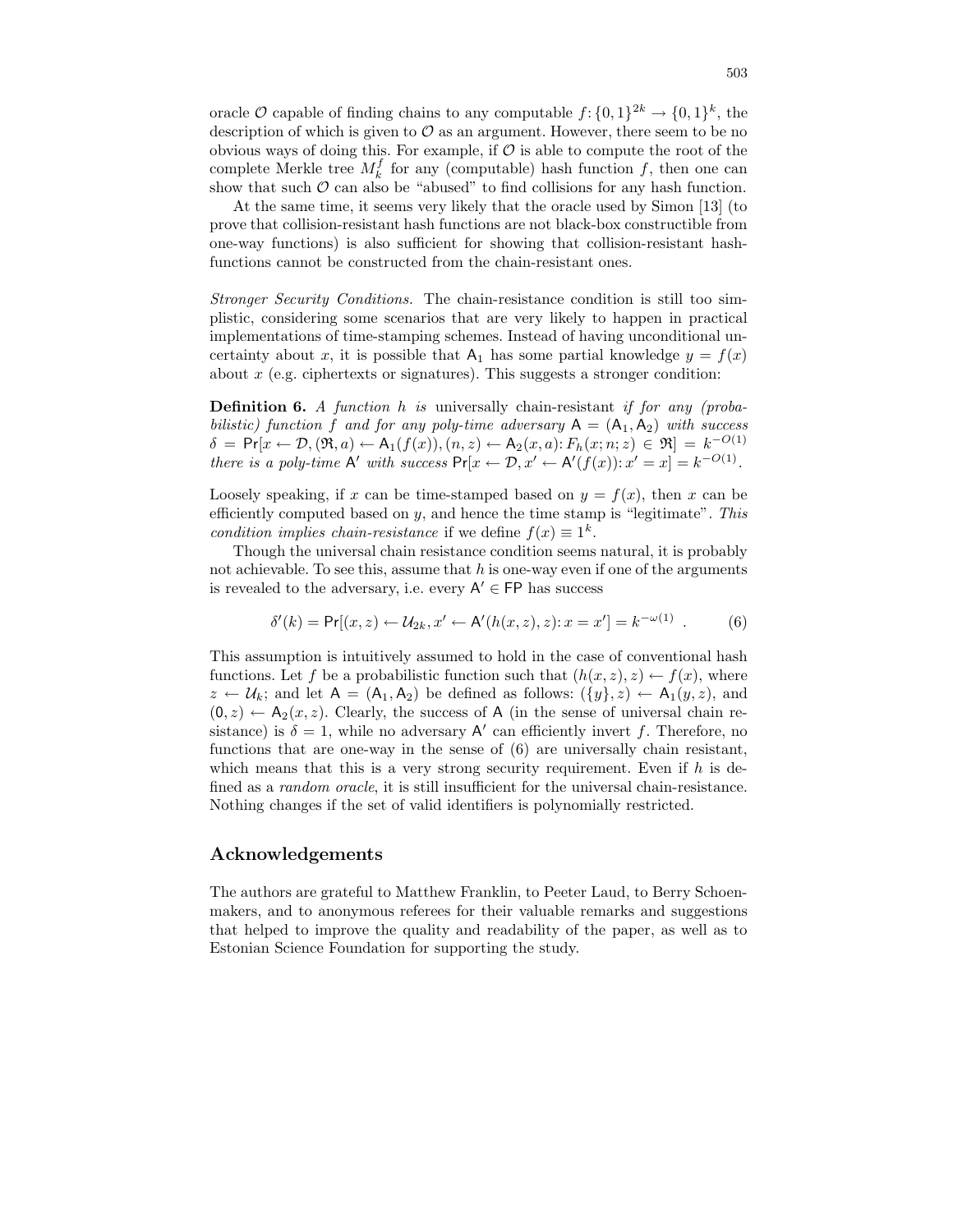# References

- 1. Dave Bayer, Stuart Haber, and W.-Scott Stornetta. Improving the efficiency and reliability of digital time-stamping. In Sequences II: Methods in Communication, Security, and Computer Science, pp.329-334, Springer-Verlag, New York 1993.
- 2. Josh Benaloh and Michael de Mare. Efficient broadcast time-stamping. Tech. report 1, Clarkson Univ. Dep. of Mathematics and Computer Science, August 1991.
- 3. Ahto Buldas, Peeter Laud, Helger Lipmaa, and Jan Villemson. Time-Stamping with Binary Linking Schemes. In Advances in Cryptology - CRYPTO'98, LNCS 1462, pp. 486-501, 1998.
- 4. Stuart Haber and W.-Scott Stornetta. How to time-stamp a digital document. Journal of Cryptology, Vol. 3, No. 2, pp. 99-111 (1991).
- 5. Stuart Haber and W.-Scott Stornetta. Secure Names for Bit-Strings. In ACM Conference on Computer and Communications Security, pp. 28–35, 1997.
- 6. Yael Gertner, Sampath Kannan, Tal Malkin, Omer Reingold, and Mahesh Viswanathan. The relationship between public key encryption and oblivious transfer. In FOCS 2000, 41st IEEE Symposium on the Foundations of Computer Science, pp. 325–335, 2000.
- 7. Susan Rae Hohenberger. The Cryptographic Impact of Groups with Infeasible Inversion. Master Thesis. Massachusetts Institute of Technology. May 2003.
- 8. Russell Impagliazzo and Steven Rudich. Limits on the provable consequences of one-way permutations. Proceedings of 21st Annual ACM Symposium on the Theory of Computing, 1989, pp. 44 – 61.
- 9. ISO IEC 18014-3,Time-stamping services Part 3: Mechanisms producing linked tokens.
- 10. Michael Luby. Pseudorandomness and cryptographic applications. Princeton University Press, 1996.
- 11. Ralph C. Merkle. Protocols for public-key cryptosystems. Proceedings of the 1980 IEEE Symposium on Security and Privacy, pp.122-134, 1980.
- 12. Alexander Russell. Necessary and sufficient conditions for collision-free hashing. Journal of Cryptology (1995) 8: 87–99.
- 13. Daniel Simon. Finding collisions on a one-way street: can secure hash functions be based on general assumptions? In Advances in Cryptology – EUROCRYPT'98, LNCS 1403, pp.334–345. Springer-Verlag, 1998.

# A Proof of Lemma 2

Let  $Pr[\mathfrak{R}, \mathfrak{N}, a] = Pr[(\overline{\mathfrak{R}}, \overline{\mathfrak{N}}, \overline{a}) \leftarrow A_1(1^k): \overline{\mathfrak{R}} = \mathfrak{R}, \overline{\mathfrak{N}} = \mathfrak{N}, \overline{a} = a]$  and

$$
\Pr[\text{Brk } | \mathfrak{R}, \mathfrak{N}, a] = \Pr[X \leftarrow \mathcal{D}, (n, z) \leftarrow A_2(X, a) : F_h(\mathcal{H}(X); n; z) \in \mathfrak{R}, n \in \mathfrak{N}].
$$

By definition,  $Pr[Brk | \mathfrak{R}, \mathfrak{N}, a]$  is the conditional success of  $(A_1, A_2)$ , assuming that  $A_1$  outputs  $(\mathfrak{R}, \mathfrak{N}, a)$ . Thus,  $\delta(k) = \sum_{\mathfrak{R}, \mathfrak{N}, a} Pr[\mathfrak{R}, \mathfrak{N}, a]$ . Pr[Brk |  $\mathfrak{R}, \mathfrak{N}, a]$ , where the sum is computed over all possible outputs of  $A_1(1^k)$ . Let

$$
\Pr[\text{Brk}(\rho,n)\,|\,\mathfrak{R},\mathfrak{N},a] = \Pr\left[X \!\leftarrow\! \mathcal{D},(\overline{n},z) \!\leftarrow\! \mathsf{A}_2(X,a)\!:\!\mathit{F}_h(\mathcal{H}(X);\!\overline{n}\!:\!z) \!=\! \overline{\rho}\!\in\! \mathfrak{R},\overline{n}\!=\!n\!\in\!\mathfrak{N}\right]
$$

be the conditional probability of success with additional condition that the identifier (output by A<sub>2</sub>) is n and the result of the hash chain is  $\rho \in \mathfrak{R}$ . Now assume

### 504